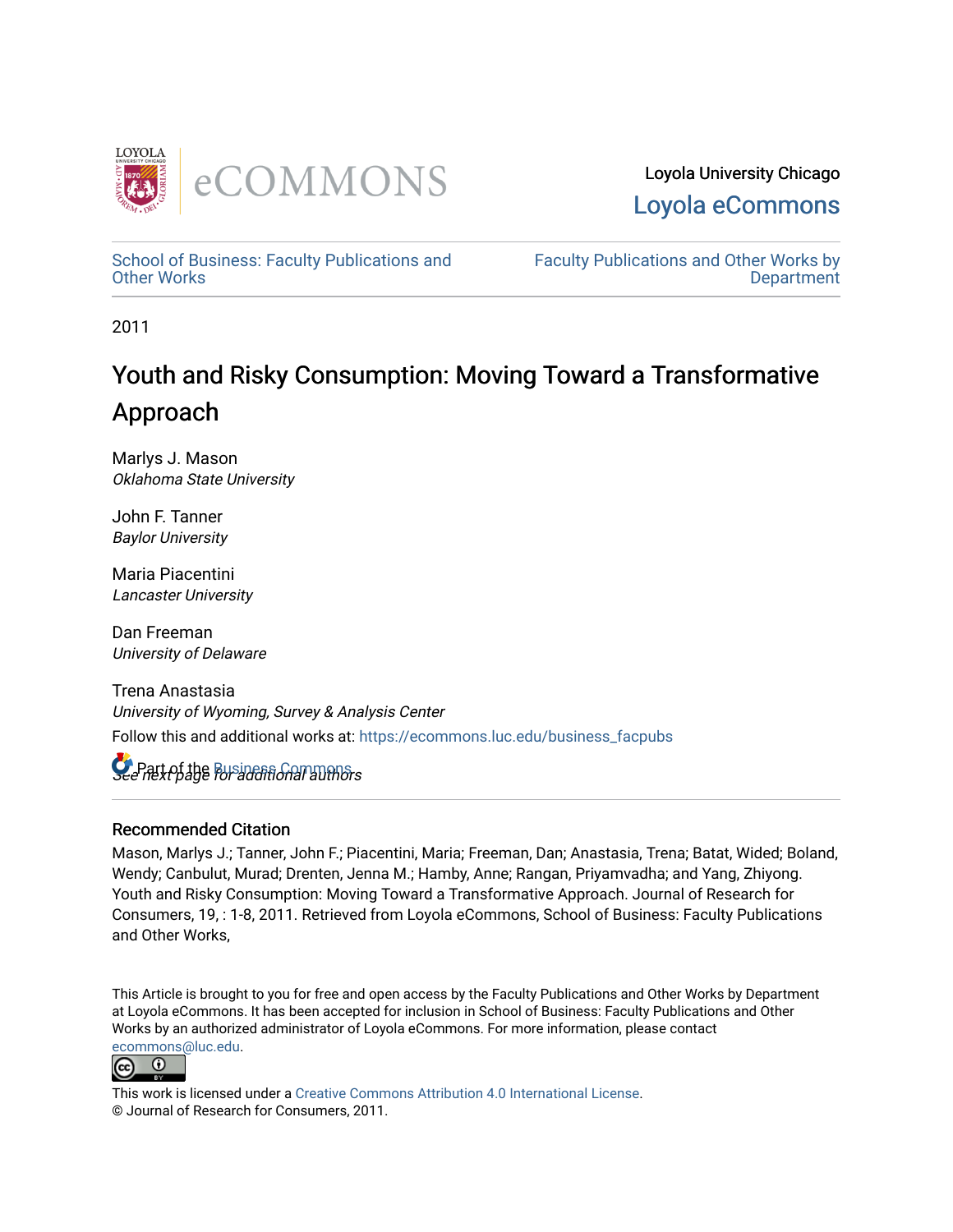#### Authors

Marlys J. Mason, John F. Tanner, Maria Piacentini, Dan Freeman, Trena Anastasia, Wided Batat, Wendy Boland, Murad Canbulut, Jenna M. Drenten, Anne Hamby, Priyamvadha Rangan, and Zhiyong Yang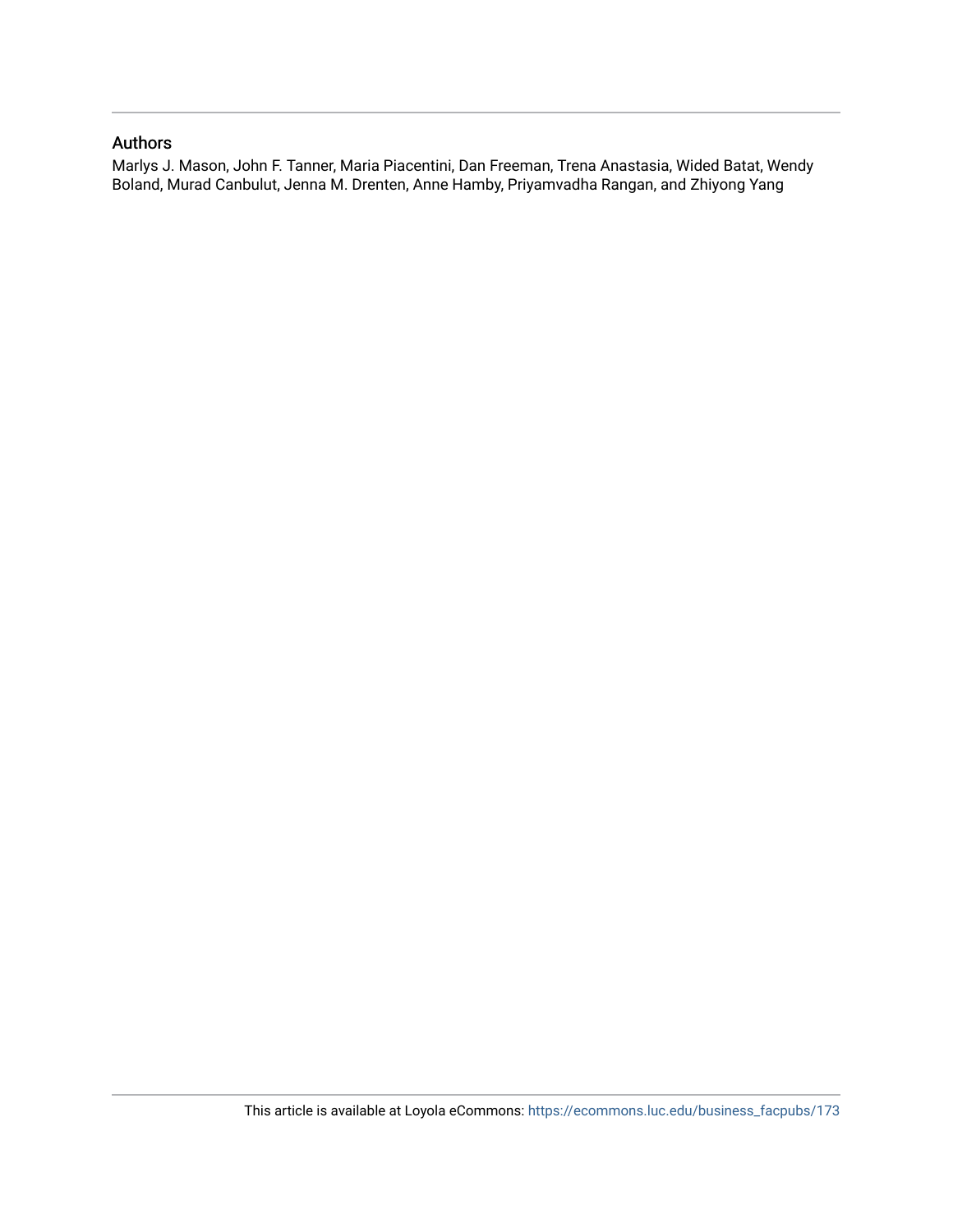

### **Issue: 19, 2011**

# **\_\_\_\_\_\_\_\_\_\_\_\_\_\_\_\_\_\_\_\_\_\_\_\_\_\_\_\_\_\_\_\_\_\_\_\_\_\_\_\_\_\_\_\_\_\_\_\_ Youth and Risky Consumption: Moving Toward a Transformative Approach**

AUTHOR(S)\*: Marlys J. Mason<sup>1</sup>, John F. Tanner<sup>2</sup>, Maria Piacentini<sup>3</sup>, Dan Freeman<sup>4</sup>, Trena Anastasia<sup>5</sup>, Wided Batat<sup>6</sup>, Wendy Boland<sup>7</sup>, Murad Canbulut<sup>8</sup>, Jenna Drenten<sup>9</sup>, Anne Hamby $^{10}$ , Priyamvadha Rangan $^{11}$ , and Zhiyong Yang $^{12}$ 

\*The first two authors were co-chairs of the 2011 TCR Youth and Risk Track. The remaining authors were track participants.

## ABSTRACT

Recent statistics indicate that youth continue to engage in a wide variety of risky behaviours in spite of significant investment devoted to improving their well-being. One possible factor is a paternalistic view in understanding risk and promoting well-being. Participants in the Youth and Risk track of the Transformative Consumer Research conference challenge the paternalistic view, arguing in this paper for a more inclusive perspective that requires a reexamination of the nature of risk. The paternalistic view is discussed, and then countered with a more participatory approach that develops a role for youth in research in order to achieve socially desirable outcomes.

## **ARTICLE**

*We don't need no education We don't need no thought control… All in all it's just another brick in the wall. All in all you're just another brick in the wall.* from "Brick in the Wall" by Pink Floyd

\_\_\_\_\_\_\_\_\_\_\_\_\_\_\_\_\_\_\_\_\_\_\_\_\_\_\_\_\_\_\_\_\_\_\_\_\_\_\_\_\_\_\_\_\_\_\_\_\_\_\_\_\_\_\_\_\_\_\_\_\_\_\_\_

Thousands of scholars and billions of dollars have been devoted to improving youth wellbeing by reducing the incidence of risky behaviours. Yet recent statistics suggest that much work remains. In the U.S., statistics show that 20% of 8th graders had experimented with cigarettes, more than 1000 infants are born to 15-19 year-olds every day, about half of 12th graders have tried an illicit drug, and more than 6% of 12th graders report daily use of marijuana (Hamilton, Martin and Ventura 2010; Johnston et al. 2010). Moreover, rates of

Priyamvadha Rangan - University of Kansas, Zhiyong Yang - University of Texas at Arlington

<sup>&</sup>lt;sup>1</sup> Marlys J. Mason - Oklahoma State University, John F. Tanner - Baylor University, Maria Piacentini -Lancaster University, Dan Freeman - University of Delaware, Trena Anastasia - University of Wyoming, Survey & Analysis Center, Wided Batat - University of Lyon, Wendy Boland - American University, Murad Canbulut - Izmir University of Economics, Jenna Drenten - University of Georgia, Anne Hamby - Virginia Tech,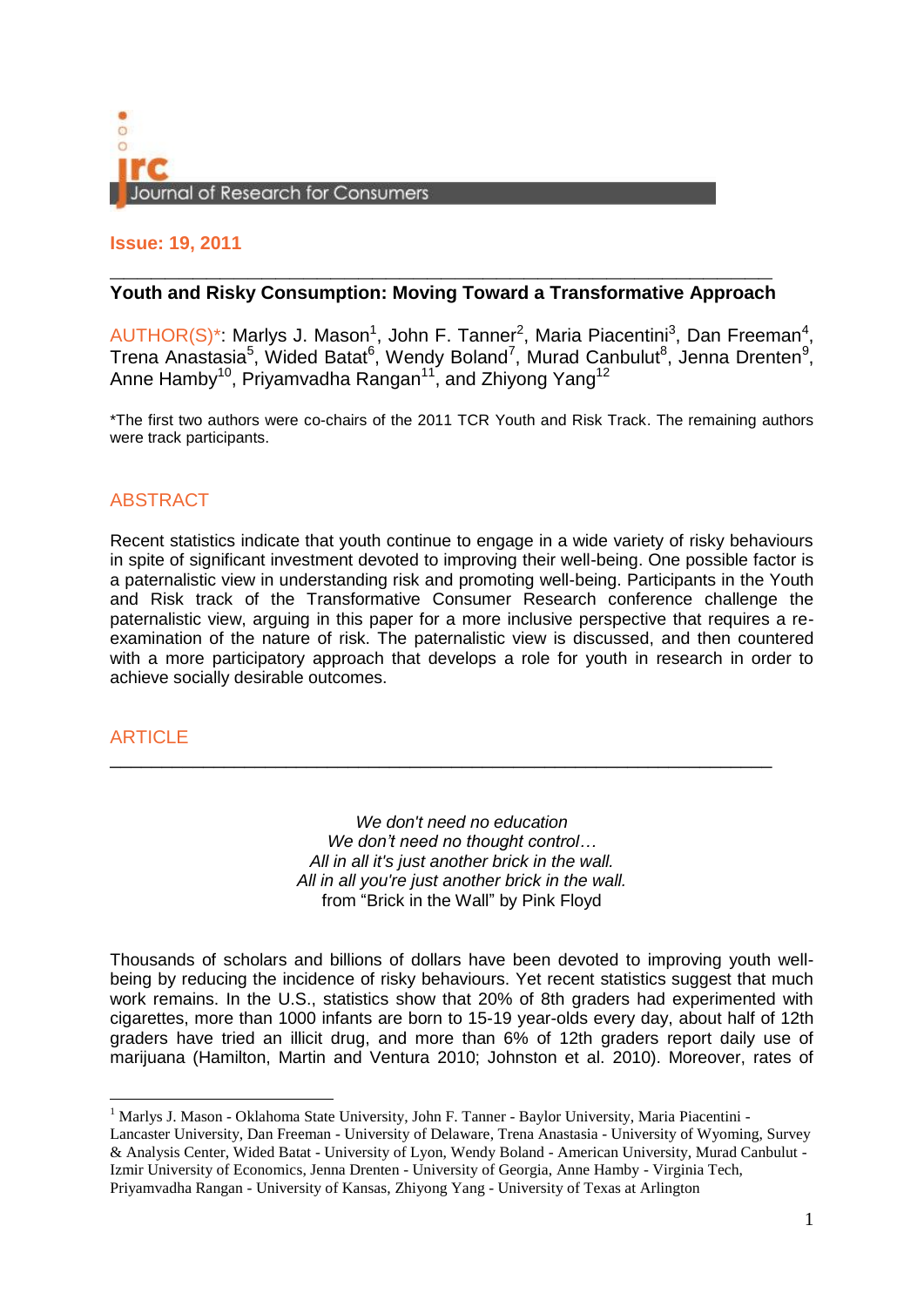harmful behaviours such as prescription drug abuse by teens and childhood obesity are on the rise (CADCA 2008; Ogden and Carroll 2010). Although the rates of risky behaviours vary from country to country, similar concerns about the adverse consequences of risky behaviours on youth well-being are shared around the globe. Even subtle threats, such as failing to make sound financial decisions that will negatively influence life later, are forming before and during adolescence. Given the prevalence and seriousness of such behaviour, important questions surround how teens perceive the risks associated with these behaviours as well as society's efforts to influence their actions.

For decades, consumer researchers, social marketers, and policy scholars have been concerned about deterring youth from engaging in risky behaviours (Andreasen 2006). Risky behaviours adopted as youth have longer-term consequences and can have more profound effects than when engaged in later. For example, teen pregnancy can inhibit educational attainment, thereby compounding the consequences of the pregnancy and future opportunities. Similarly, early sexual activity increases both the probability of contracting an STD due to higher rates of exposure. Because consequences can be more serious for risky behaviour when engaged by youth, researchers continue to consider youth risky consumption as being worthy of special attention.

Typically marketing scholars and practitioners have approached youth risky consumption in one of two ways. Following a social marketing perspective, researchers focus on educating individuals about risky behaviours and marketing positive lifestyle options so that individuals personally make better choices (Kotler and Lee 2008). A second upstream approach has focused on highlighting marketing's role in creating the opportunities, environmental norms, and attraction surrounding risky products such as tobacco, alcohol, and gambling, and then advocating for environmental change (e.g., bans on tobacco advertising toward youth, raising the legal age to purchase alcohol) (Andreasen 2006).With both approaches, the identification of risk and its resolution tend to be constructed based on an adult prioritization, with limited input from youth, of the risks that exist within today's teen culture. Despite the research and societal efforts, risky consumption among youth remains a major societal concern - one that is worthy of new understanding and approach.

Participants in the Youth and Risk Track at the 2011 Transformative Consumer Research Conference challenged the traditional views commonly used to recognize and deter risky consumption by youth. We argue that the defining of risky behaviours and subsequent risk reduction attempts remain driven by social marketing and policy efforts firmly rooted in an adult-driven paternalistic paradigm, too often devoid of the youth voice. Then, we advocate for a more inclusive perspective to identify and understand risk behaviours. We do this in the following by 1) discussing the nature of a paternalistic approach, 2) identifying some underlying assumptions about teens and risk-taking embedded in such an approach, and 3) highlighting some key research areas in which a youth perspective can provide unique insights into the interpretation and negotiation of risk.

#### **Risk Identification and Reduction Entrenched in a Paternalistic Perspective**

Risk reduction efforts and policy have been shaped by a paradigm in which adult experts primarily identify and define risk in youths' lives. Guided by statistics and incidence rates, a discovery stage occurs in which adult authorities identify the behaviours associated with adverse health or societal outcomes (Andreasen 2006). These adverse outcomes may be linked to serious outcomes in the immediate present (e.g., teen deaths from drug use, teen accidents from drinking) or long-term consequences throughout the lifespan (e.g., adult deaths from lung cancer, adult alcoholism rates). Once identified as problematic, these behaviours are defined as risky for all youth and more acceptable, safer youth lifestyles are promoted and regulated. While this process is important for the discovery of harmful social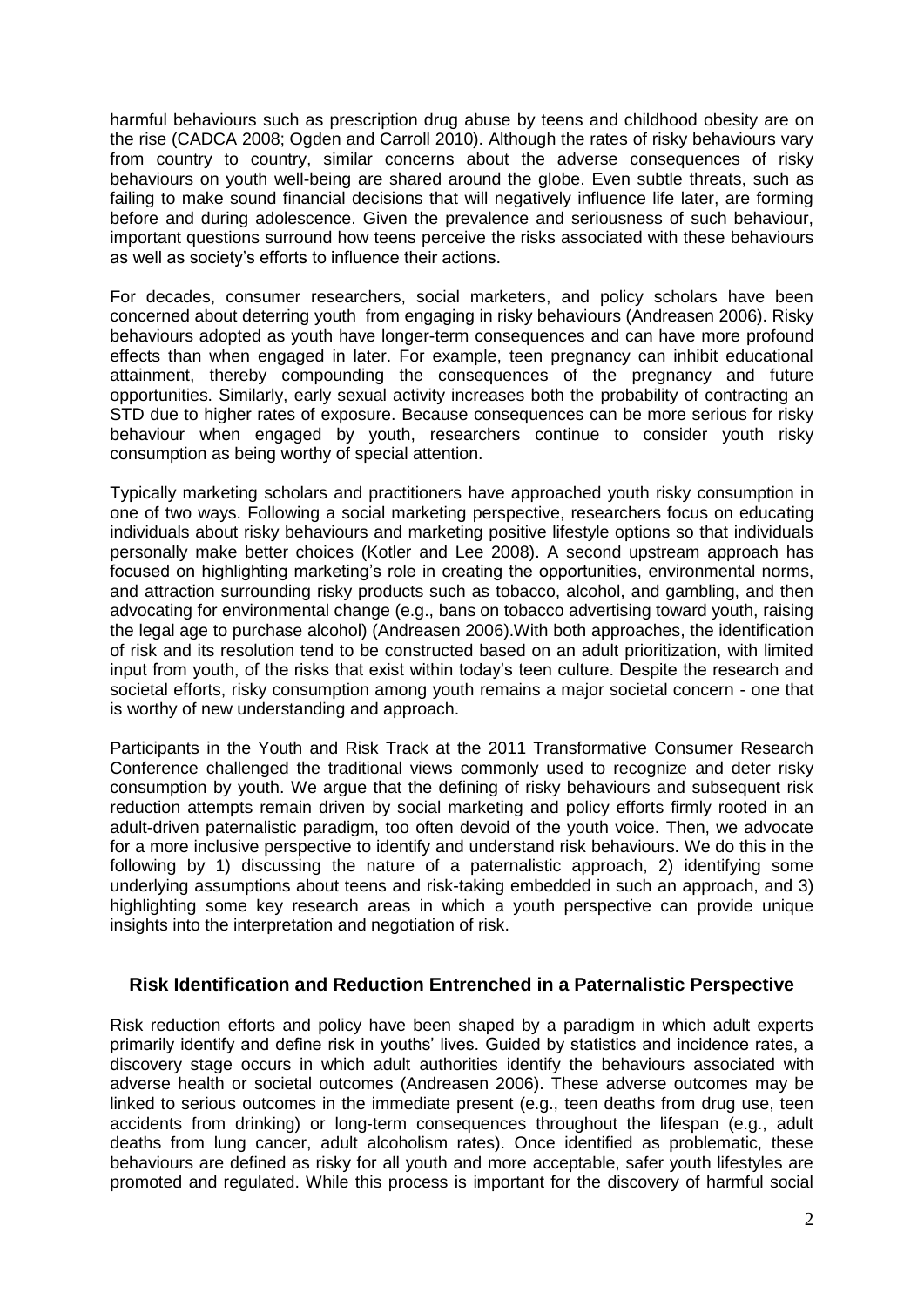patterns, it is heavily entrenched in a paternalistic paradigm that may limit its relevance and impact within today's youth subculture.

According to the Stanford Encyclopedia of Philosophy, "Paternalism is the interference of a state or an individual with another person, against their will, and defended or motivated by a claim that the person interfered with will be better off or protected from harm." In short, when individuals are forced to act (or are prevented from acting) in specific ways through laws, policies, or others decision making on their behalf despite the person not consenting or preferring to be treated in such a way, then paternalism is at play. While paternalism has been questioned in risk and health contexts (e.g., mandatory seat belt and helmet laws, antidrug and anti-smoking policies), such an approach is commonly considered justified when the persons are seen as not fully rational nor capable of understanding the consequences of their actions. Thus, much public policy tends to be embedded with a paternalistic view toward youth and risk intervention.

Scholars have argued that youth are an important at-risk group prone to poor choices and in need of protection (Andreasen et al. 2012; Pechmann et al. 2011). Adult-like cognitive skills (e.g., advanced processing, impulse control) are not fully developed until about age 24, when the prefrontal cortex is fully shaped. Consumer research suggests that information processing deficits and limited inhibitory control of youth due to incomplete cognitive development can lead to increased sensation-seeking and risk behaviours (Moses and Baldwin 2005; Pechmann et al. 2005). In addition, the social transition during adolescence may further contribute to maladaptive behaviours. During this time youth often face selfesteem concerns, desire peer conformity despite costs, attempt different identity roles, and are open to new normative (potentially maladaptive) behaviours (Steinberg 2008). Pechmann and colleagues (2005) review of the neuroscience, psychology and marketing literatures argued that the combination of impulsivity and self-consciousness may make teens particularly vulnerable to marketing and risky behaviour. Youth experience emotional swings and hormonal shifts that may heighten self-esteem concerns and sensation-seeking impulsivity, while lacking the confident identity or socialization skills to navigate difficult situations with risk behaviours (Pechmann et al 2005). Given this view of youth's cognitive, emotional, and social development, it is no wonder that adolescents are positioned as 'at risk' and a paternalistic orientation guides social marketing and policies. Table 1 represents this paternalistic perspective of youth and their environment, and its contrast with an adult ideal.

| <b>View of Adults/Society</b><br><b>View of Adolescents</b>                                                                                                                                                                                                                                                                                                                                                                                                                                                                                                                                                                                                                                                                                                                                                                                                                                    | <b>View of Youth Environment</b>                                                                                                                                                                                                                                                                                                               |
|------------------------------------------------------------------------------------------------------------------------------------------------------------------------------------------------------------------------------------------------------------------------------------------------------------------------------------------------------------------------------------------------------------------------------------------------------------------------------------------------------------------------------------------------------------------------------------------------------------------------------------------------------------------------------------------------------------------------------------------------------------------------------------------------------------------------------------------------------------------------------------------------|------------------------------------------------------------------------------------------------------------------------------------------------------------------------------------------------------------------------------------------------------------------------------------------------------------------------------------------------|
| Complete, mature; capable<br>Incomplete "adult-to-be";<br>$\bullet$<br>decision maker and<br>in need of protection<br>Cognitive development in<br>consumer<br>٠<br>progress; impulsivity<br>Full cognitive development;<br>impulse control<br>Emotionally and socially<br>٠<br>Emotionally and socially<br>underdeveloped<br>mature<br>Present-orientation, not<br>٠<br>recognize long term<br>Future orientation, recognize<br>long term consequences to<br>consequences to actions<br>actions<br>Identity and self-esteem in<br>$\bullet$<br>question and flux<br>Identity developed, wisdom<br>from life experience<br>Lack life experience and<br>$\bullet$<br>Capable of identifying risk<br>social coping skills<br>factors and youth's best<br>React to authority and<br>٠<br><i>interests</i><br>attempts to curtail actions<br>Protective compassion<br>drives risk reduction efforts | Filled with tempting risk (or<br>$\bullet$<br>forbidden adult) behaviours<br>that require education and<br>prevention<br>Peer pressures and<br>$\bullet$<br>conformity concerns prompt<br>risk-taking<br>Media/marketing promote<br>٠<br>mature (often risky) lifestyles<br>All (any) engagement in risk<br>$\bullet$<br>behaviour is negative |

*Table 1: Examples of a Paternalistic View of Adults, Youth, and Youth Environment*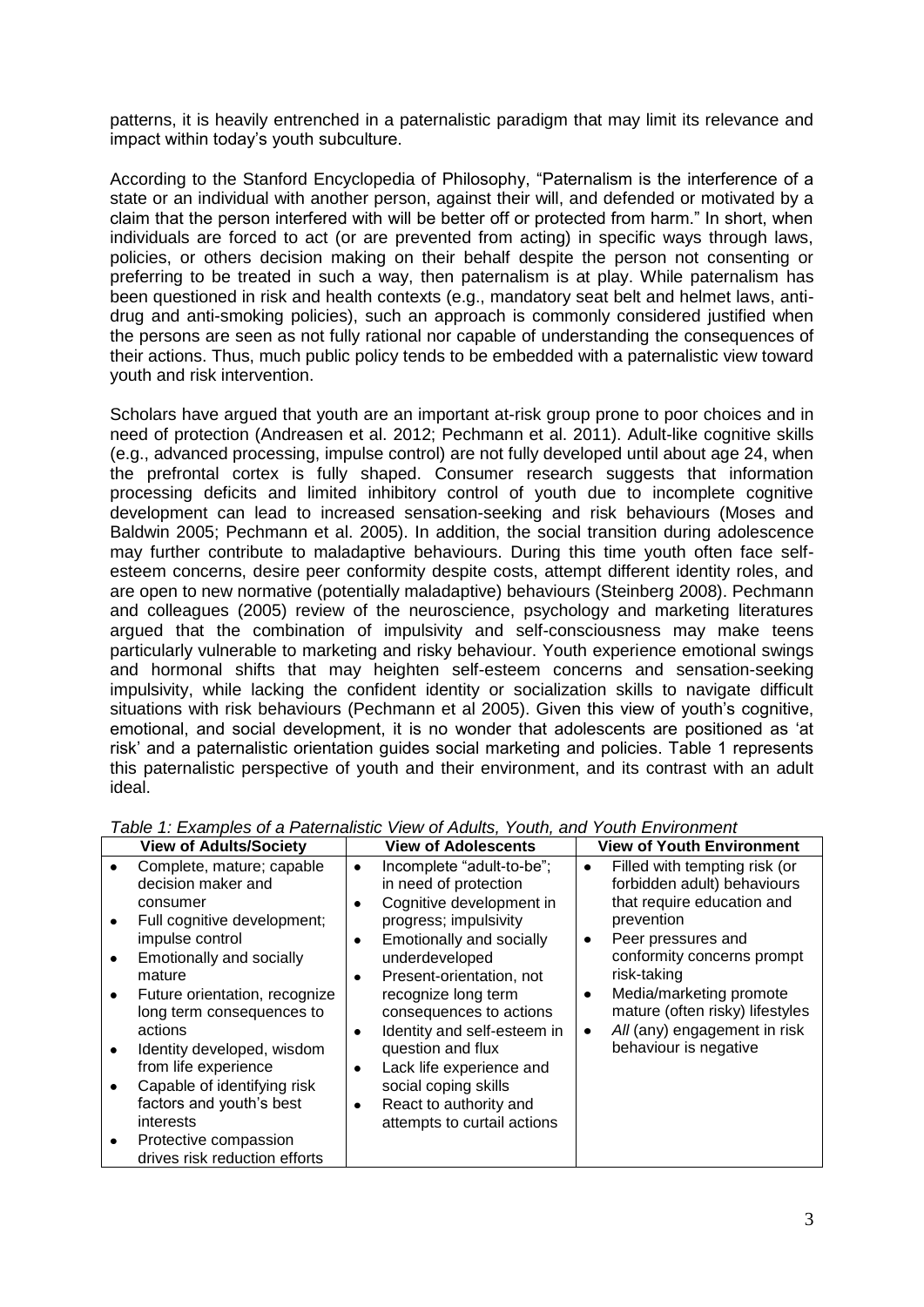Past research has led to a useful understanding of adolescent vulnerabilities, but within the marketplace, a youth-driven view of risk has not been incorporated. Drawing on sociological and critical youth studies, the authors challenge this "underdeveloped" view of youth and that adolescence is a stage characterized by shortcomings and risks. Some youth scholars have argued that an over-reliance upon developmental psychology and its discrete cognitive, emotional, and social development stages has focused our view of youth toward deficiency and being 'at risk' (Best 2007; Lesko 2001, 1997; Raby 2007). A more youth-driven perspective recognizes the competencies of youth and their reflexive, active participation in society while viewing them "…not as subjects-in-the-making but as subjects in their own right" (Best 2007, p.11).We argue that a re-conceptualization of adolescence is needed – one that recognizes youth not as a temporary, transitional stage through a lens of adults-tobe, but as an important period and cultural location with its own unique complexities and opportunities.

# **A Participatory, Youth-Involved Perspective –Value and Research Focus**

Adolescence can be viewed as a time of exploration and emergence that is characterized by self-discovery, growing autonomy, testing boundaries, and an increased focus on peer involvement and intimacy. Today's youth are recognized as a distinct subculture from adults with their own behaviours, beliefs, norms, cultural meanings, and controls for access into their world. Indeed adolescence may involve risk-taking behaviours, but this is likely to be manifested in ways and embedded with meanings not readily understood by adults (Lightfoot 1997). However, most public policy and social marketing efforts fail to incorporate this complex youth perspective. As a result, many risk prevention and cessation campaigns may not have the intended results, or may even lead to undesirable effects (Pechmann and Slater 2005; Ringold 2002). Efforts to curtail risk behaviour by authority figures or social marketing messages may be met with misunderstanding and reactance. Thus, we believe a more participatory youth-centred perspective is needed which can help illuminate youth culture, the meaning of youth actions, their interpretations of risk, and tap into the transformative power that lies within adolescence.

The prevalent 'adult view' on risk (shared by many health professionals, policy makers, and parents) is that targeted consumption practices (smoking, substance use/abuse, unprotected sex, etc) are all risky. Yet, many young people engage in these practices as part of their everyday lives (Plant and Plant 2003). As such, a central disparity exists in the perceptions of risk and vulnerability, which raise new questions about the extent to which adolescent's views on risky behaviour and vulnerability differ from adult views. Arguably, the closure of this gap is essential to the development of more impactful, youth-relevant approaches to identifying and reducing risk behaviours. Furthermore, a change in perspective, from paternalistic to participatory partner, raises a number of questions that require research attention. A summary of a few important questions appears in Table 2, and is discussed next to illustrate how a youth perspective might alter the nature of research into teen risk and consumption.

*Table 2: Research Questions related to A Participatory Youth Perspective*

- $\bullet$ How do teens identify and evaluate risk?
- How do teens negotiate various risks in their everyday lives?
- How does identity construction and experimentation impact teens' risk behaviour  $\bullet$ negotiation?
- How do the complexities of modern life and growing importance of peers impact  $\bullet$ teens' risk identification and negotiation?
- $\bullet$ How might a competent, empowered lens of youth impact risk research and reduction practices?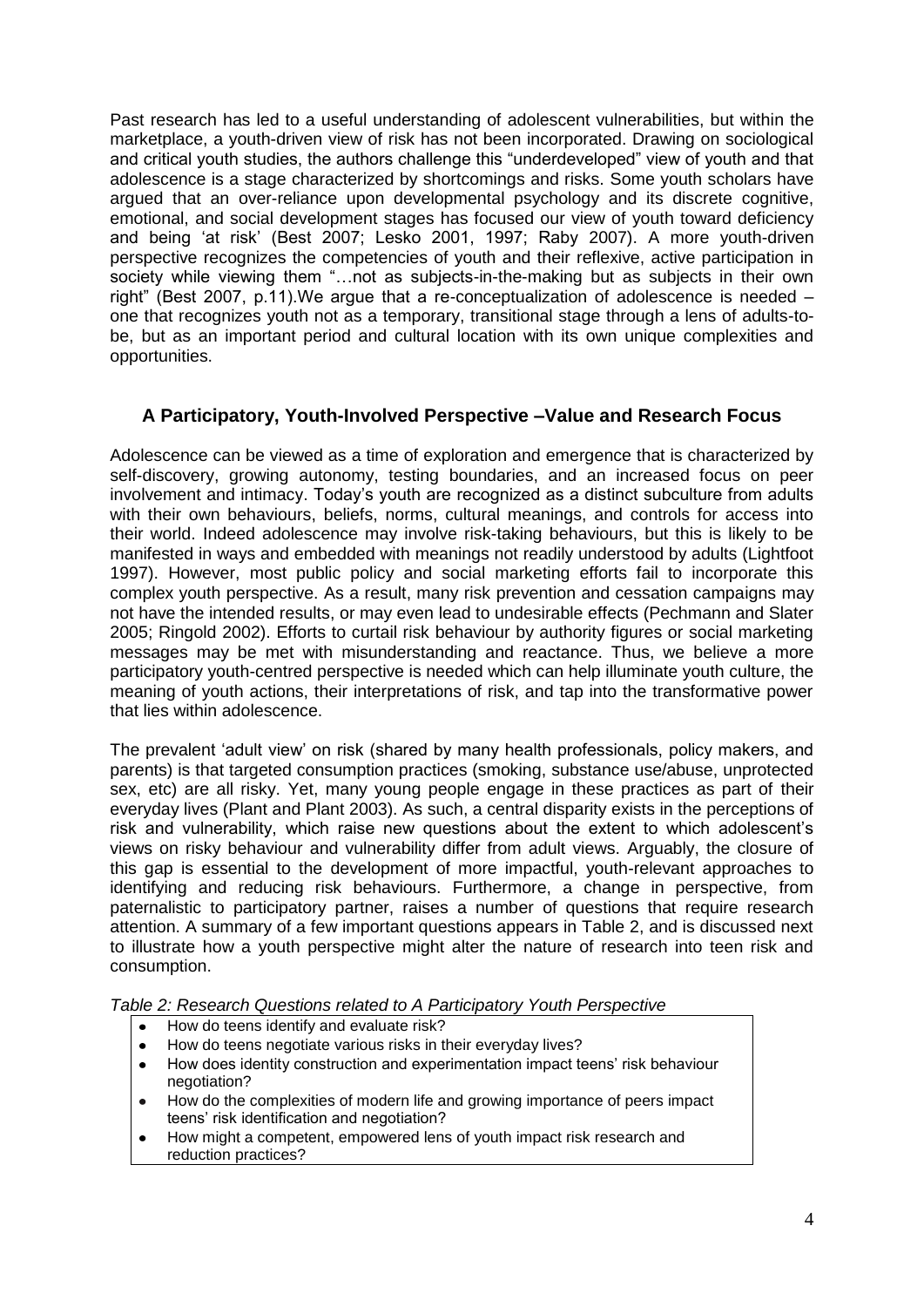Previous research focuses on one of the big four threats to teen health: smoking, substance use, obesity, and sexual health (pregnancy and sexually-transmitted infections (STIs)). Yet, little work has been done to understand how teens balance risk from multiple sources simultaneously as well as balance the benefits and adverse aspects of risk behaviour. Risky consumption practices can be a source of cultural capital providing symbolic capital, status, and social esteem within their social worlds (Quintero and Davis 2002). For example, Fletcher et. al (2009) describe how marijuana use may be an important aspect of urban youths' lives in that it expresses street identity, leads to peer-group bonding, protects from bullying and victimization, and helps avoid other stigmatized categories like crackhead or addict. Such studies suggest that teens do recognize and balance threats, but little research has been completed that examines the nature of these risk perceptions and the processes by which such risks are negotiated.

Similarly, assumptions are often made that the choice to engage in a risky behaviour is either/or. However the choice may not be as simple as 'either smoke and be accepted or don't smoke and be ostracized.' From the teen's perspective, what may be more likely is an ongoing identity development process embedded with negotiating risk that involves assessment of the situation, the environment, the actors, and behaviour choices. Adolescence is characterized by a period in which individuals define their identities through group associations and symbolic consumption practices. Risky consumption behaviours are central to the formation of young people's social identities (Griffin et al. 2009; Roche et al. 2006; Wilson 2005). For example, Quintero and Davis (2002) view smoking as a consumption practice that 'generates symbolic capital and social position within adolescent cliques and crowds' (p. 453). Haines et al. (2009) provide empirical evidence for the differentiated meanings of tobacco use based on personal/parental indicators of cultural capital. For young people from relatively advantaged family contexts, smoking can be a way of expressing social distinction and self-control. For more privileged youths, being an occasional smoker enables their enactment of anti-establishment feelings, while distancing themselves from the stigmatized identity categories of the regular or addicted smoker (Scheffels and Lund 2005). The construction of an identity may constrain choice such that a risk avoidance behaviour choice is not viewed as such, but rather as a threat to identity. In other words, the choice is not about health but about laying a claim to one's self and social identity. Thus, from the teen's perspective, negotiating risks may be far more complicated than "Just say no." More research is needed to ascertain how teens negotiate risk when it is embedded with identity construction.

Much research has noted the influence of peers and of parents on risk behaviours (e.g., Moore et al. 2002) and yet little research has examined the nature of peer influence beyond either studies of the degree of influence or evaluations of peer educator programs (Ashcroft 2008; Moore et al. 2002). In research, teens have described peer influence related to risktaking not as pressures but as social positioning which they actively construct (Lightfoot 1997). Young people's risky consumption experiences are embedded in interpersonal relationships (e.g., family, friends, teachers, neighbours). Peer groups serve as the primary social arena in which young people develop a sense of identity, experiment with various social identities, and make decisions about their present and future lives. Family members play a key role as well (Epp and Price 2008); however, one of the primary tensions in adolescence is the separation-individuation process in which adolescents begin to break away from their parents to create their own identity (Steinberg 1998). What is needed is an understanding of how teens evaluate peers and the meanings of risk behaviour shared between peers during this stage. Intuitively, one might expect that some teens have more influence over others, and that, like most social networks, influence may be specific to a sphere of expertise for some peers but broad across spheres for other peers. Further, individual factors are likely to influence resistance to or acceptance of peer pressure (e.g. Bamanca and Umana-Taylor 2006). Additional research is needed to better understand the dynamic interplay of such networks and individual factors in the context of risk negotiation.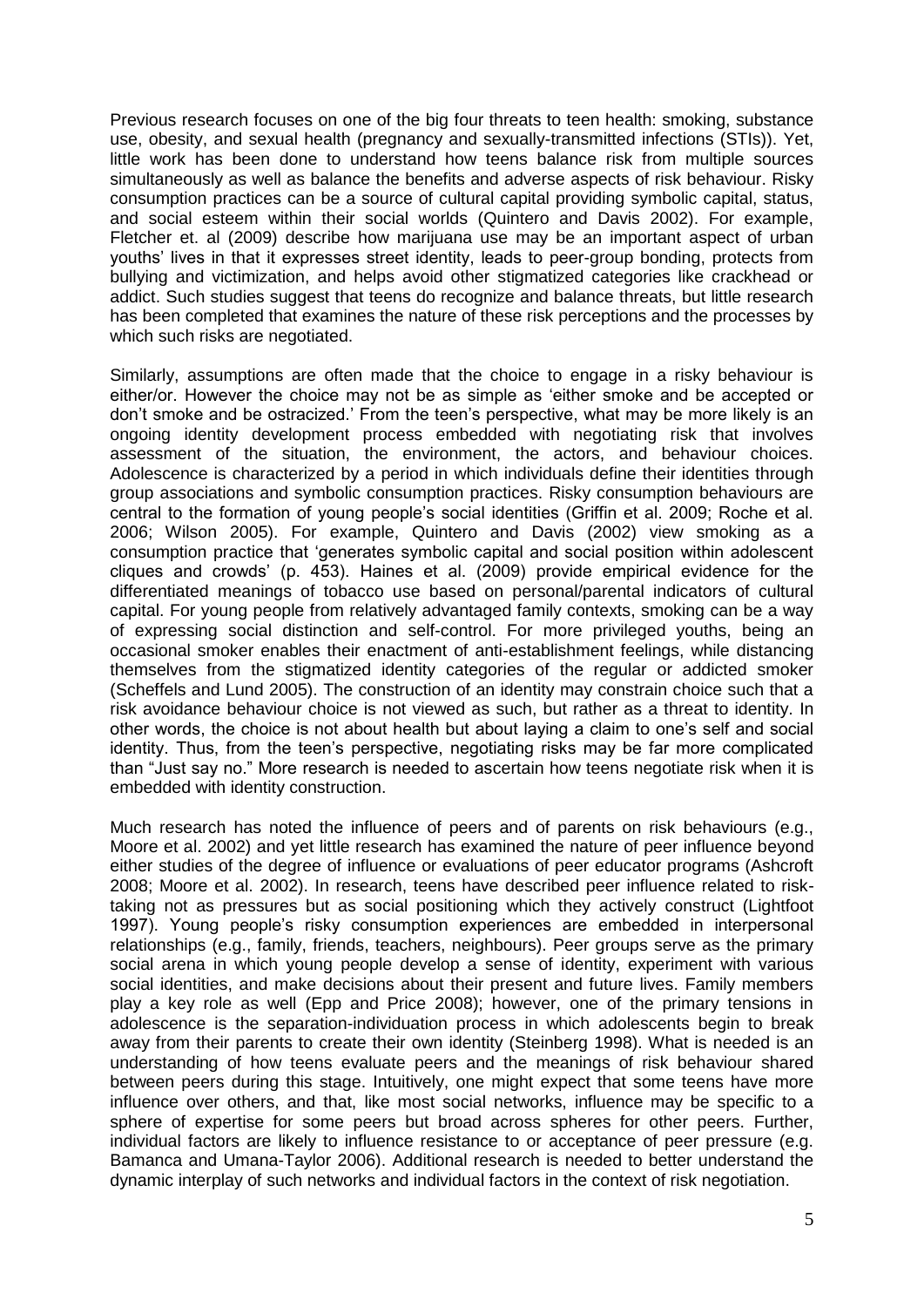Finally, while the perspective of youth as deficient in their cognitive development, impulsive control, and ability to resist peers or marketing pressures have provided valuable insights to risk research, it has also limited our view. This focus has contributed to a protective, paternalistic stance, while the strengths of youth and positive teen lifestyles have been understudied. A more youth-involved perspective would recognize the individual competencies and collective power of youth during this important stage. Given a more empowered view, research could emphasize the positive aspects of youth such as competencies, community involvement, constructive peer modelling, subculture negotiations, and resiliency, as well as integrate youth involvement into the processes and methods (e.g., participatory action methods, Ozanne and Saatcioglu 2008) which shape risk reduction efforts. Such a lens not only provides valuable insights for understanding teen risk identification and negotiation, but can also highlight youth's recognition of resilient actions and development of personal life competence under diverse life circumstances.

#### **Conclusion**

Social marketing and policy efforts have made progress on some risk behaviours, and particularly for some segments of the youth population. Despite emerging research insights, policy and social marketing remain largely set in a paternalistic perspective of adult experts defining behaviours that are appropriate for youth and attempting to promote and regulate compliance. We argue that the youth voice, rich with cultural interpretations and negotiations, must be valued, heard, and incorporated into social marketing research and policy development.

## **References**

- Andreasen, Alan R. (2006*), Social Marketing in the 21st Century*, Thousand Oaks, CA: Sage. Andreasen, Alan R., Marvin E. Goldberg, and M. Joseph Sirgy (2012), "Foundation Research on Consumer Welfare Opportunities for a Transformative Consumer Research Agenda," in David Glen Mick, Simone Pettigrew, Cornelia Pechmann, and Julie L. Ozanne, eds. *Transformative Consumer Research for Personal and Collective Well-Being*, New York: Routledge, pp. 25-66.
- Ashcroft, Catherine (2008), "So Much More than Sex Ed: Teen Sexuality Education as a Vehicle for Academic Success and Democratic Education for Diverse Youth," *American Educational Research Journal* 45 (3), 631-67.
- Barnaca, Mayra Y. and Adriana J. Umana-Taylor (2006), "Testing a Model of Resistance to Peer Pressure among Mexican-Origin Adolescents," *Journal of Youth and Adolescence* 35 (4), 626-640.
- Best, Amy (2007), *Representing Youth: Methodological Issues in Critical Youth Studies*, New York: New York University Press.
- CADCA (2008), *Teen Prescription Drug Abuse: An Emerging Threat*, http://www.theantidrug.com/pdfs/resources/teen-rx/CADCA\_Strategizer52.pdf
- Epp, Amber M. and Linda L. Price (2008), "Family Identity: A Framework of Identity Interplay in Consumption Practices," *Journal of Consumer Research*, 35 (1), 50-70.
- Fletcher, A., Bonell, C., Sorhaindo, A., & Rhodes, T. (2009), "Cannabis Use and 'Safe' Identities in an Inner-City School Risk Environment," *International Journal of Drug Policy,* 20*,* 244-250.
- Griffin, Christine, Andrew Bengry-Howell, Chris Hackley, Willm Mistral and Isabelle Szmigin (2009), "Every Time I Do It I Absolutely Annihilate Myself': Loss of (Self-) Consciousness and Loss of Memory in Young People's Drinking Narratives", *Sociology*, 43 (3), 457-476.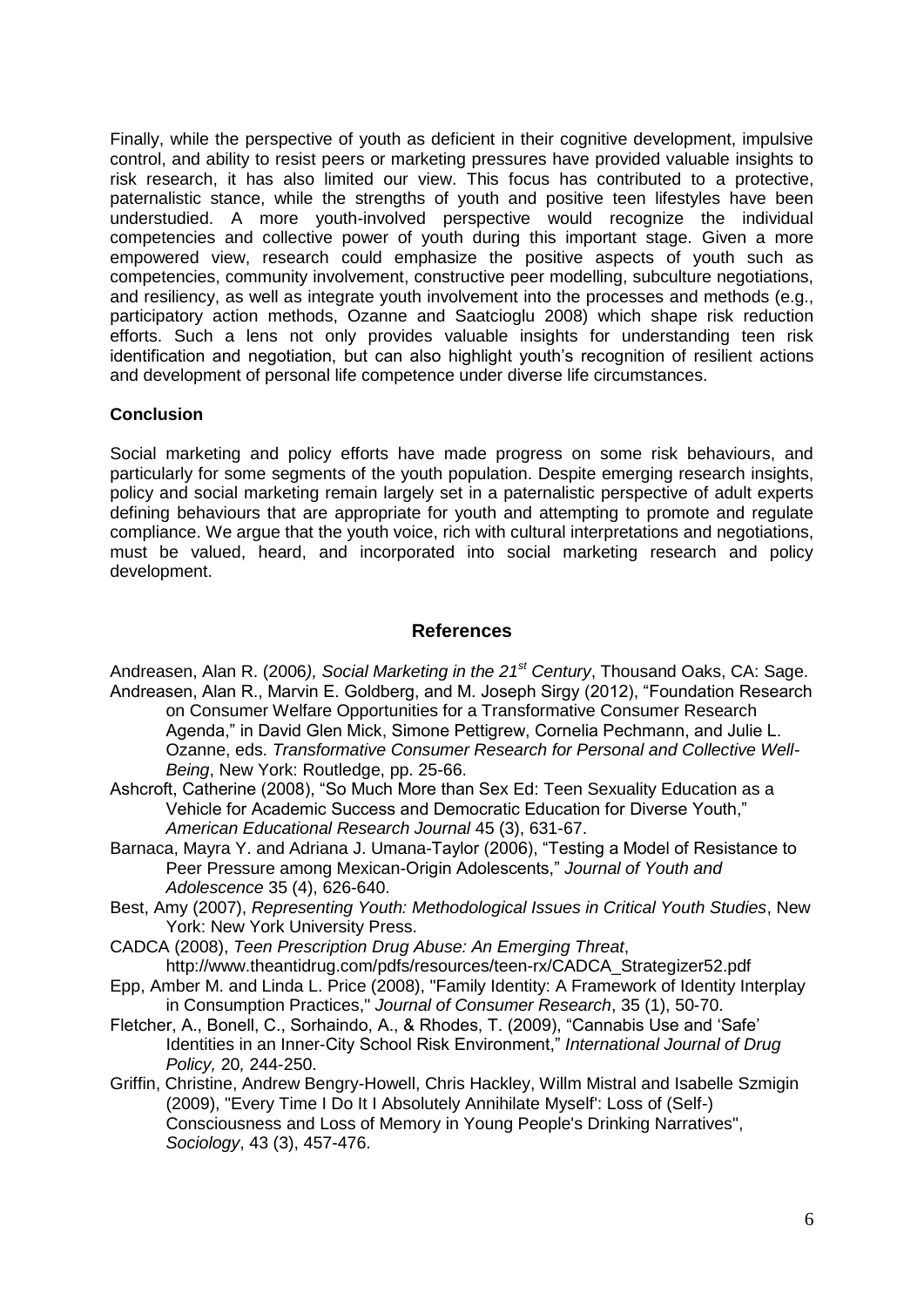- Haines, Rebecca J., Blake D. Poland and Joy L. Johnson (2009), "Becoming a 'Real' Smoker: Cultural Capital in Young Women's Accounts of Smoking and Other Substance Use", *Sociology of Health and Illness*, 31(1) 66-80.
- Hamilton, Brady E., Joyce A. Martin and Stephanie J. Ventura (2010), "Births: Preliminary data for 2009," *National Vital Statistics Reports*, 59 (3) National Center for Health Statistics.
- Harter, Susan (2003), "The Development of Self-Representations during Childhood and Adolescence," In Mark R. Leary and June PriceTangney, eds. *Handbook of Self and Identity*, New York: Guilford Press, pp. 610-642.
- Johnston, Lloyd D., Patrick M. O'Malley, Jerald G. Bachman and John E. Schulenberg (2010), *Monitoring the Future National Survey Results on Drug Use, 1975-2010*, *Volume I: Secondary school students* (NIH Publication No. 10-7584). Bethesda, MD: National Institute on Drug Abuse,
- Kotler, Philip and Nancy R. Lee (2008), *Social Marketing: Influencing Behaviors for Good*, Thousand Oaks, CA:Sage
- Lesko, Nancy (2001), *Act Your Age! A Cultural Construction of Adolescence*, New York: Routledge.
- Lesko, Nancy (1996), "Denaturalizing Adolescence: The Politics of Contemporary Representations," *Youth and Society*, 28 (2), 139-161.
- Lightfoot, Cynthia (1997), *The Culture of Adolescent Risk-Taking*, New York: Guilford Press.
- Moore, Jesse, Mary Anne Raymond, John Mittelstaedt, and John F. Tanner, Jr., (2002), "Age and Consumer Socialization Agent Influences on Adolescents' Sexual Knowledge, Attitudes, and Behavior: Implications for Social Marketing Initiatives and Public Policy," *Journal of Public Policy and Marketing*, 21 (1), 37-52.
- Moses, Louis J. and Dare A. Baldwin (2005), "What Can the Study of Cognitive Development Reveal about Children's Ability to Appreciate and Cope with Advertising?" *Journal of Public Policy & Marketing*, 24 (2), 186-201.
- Ogden, Cynthia and Margaret Carroll (2003), "Prevalence of Obesity Among Children and Adolescents: United States, Trends 1963–1965 Through 2007–2008", NCHS Health EStat. Available at
- www.cdc.gov/nchs/data/hestat/obesity\_child\_07\_08/obesity\_child\_07\_08.htm. Ozanne, Julie L. and Bige Saatcioglu (2008), "Participatory Action Research," *Journal of Consumer Research*, 35, (October), 423-39.
- Pechmann, Cornelia, Elizabeth S. Moore, Alan R, Andreasen, Paul M. Connell, Dan Freeman, Meryl P. Gardner, Deborah Heisley, R. Craig Lefebvre, Dante M. Pirouzand Robin L. Soster (2011), "Navigating the Central Tensions in Research on At-Risk Consumers: Challenges and Opportunities," *Journal of Public Policy & Marketing*, 30 (1), 23–30.
- Pechmann, Cornelia, Linda Levine, SandraLoughlin and Frances Leslie (2005),"Impulsive and Self-Conscious: Adolescents' Vulnerability to Advertising and Promotion*," Journal of Public Policy & Marketing*, 24 (2), 202-221.
- Pechmann, Cornelia and Michael D. Slater (2005), "Social Marketing Messages that may Motivate Irresponsible Consumption Behavior," in S. Ratneshwar and David Glen Mick eds. *Inside Consumption: Consumer Motives, Goals, and Desires*, New York: Routledge, pp. 185-207.
- Plant, Martin and Moira Plant (1992), *Risk-Takers: Alcohol, Drugs, Sex, and Youth*, Routledge, UK.
- Quintero, Gilbert and Sally Davis (2002), "Why Do Teens Smoke? American Indian and Hispanic Adolescents Perspectives on Functional Values and Addiction," *Medical Anthropology Quarterly*, 16 (4), 438–457..
- Raby, Rebecca (2007), "Across a Great Gulf? Conducting Research with Adolescents," in Amy Best Eds. *Representing Youth: Methodological Issues in Critical Youth Studies*, New York: New York University Press, pp. 39-59.